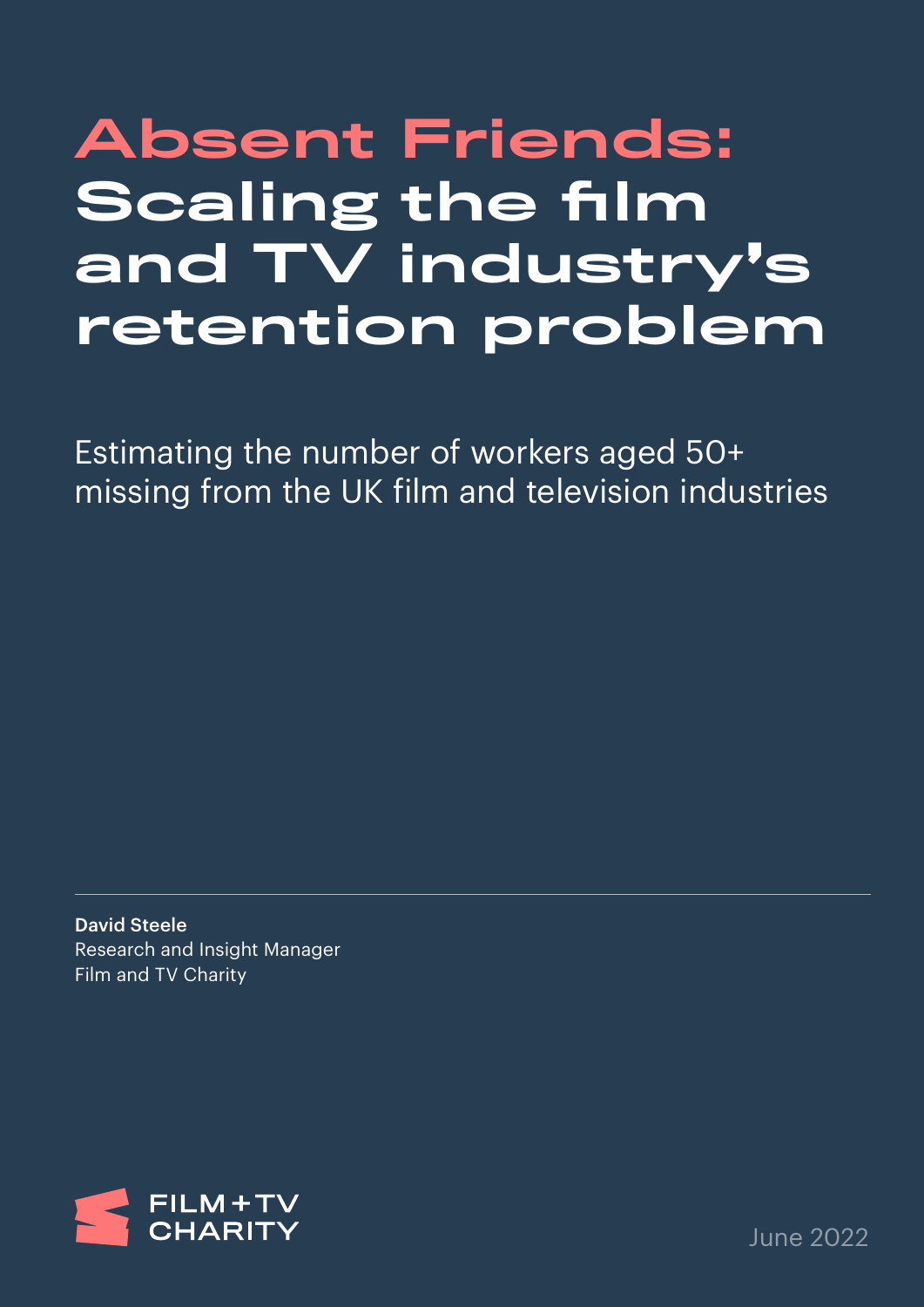## Executive summary

- The UK's film and television industries appear to find it difficult to retain workers, leading to a particularly youthful skew in the age distribution of the film and TV workforce.
- The retention problem arises from long hours of work, high pressure and the difficulty of combining film and TV work with family life and work-life balance.
- The number of 'missing' older workers (aged 50+) is estimated to be between 24,000 to 35,000, depending on which estimation method is used.
- The larger estimate (35,000) assumes an expansion in the total size of the film and TV workforce, which is the appropriate estimate given the current production boom.
- Improved retention of experienced workers could help meet the film and television industries' current labour shortage.
- Labour shortages in the film and TV industry are occurring in the context of an overall UK workforce that has shrunk since the beginning of 2020. So, without better retention, it may continue to be difficult to meet the staffing needs of the UK film and TV industry.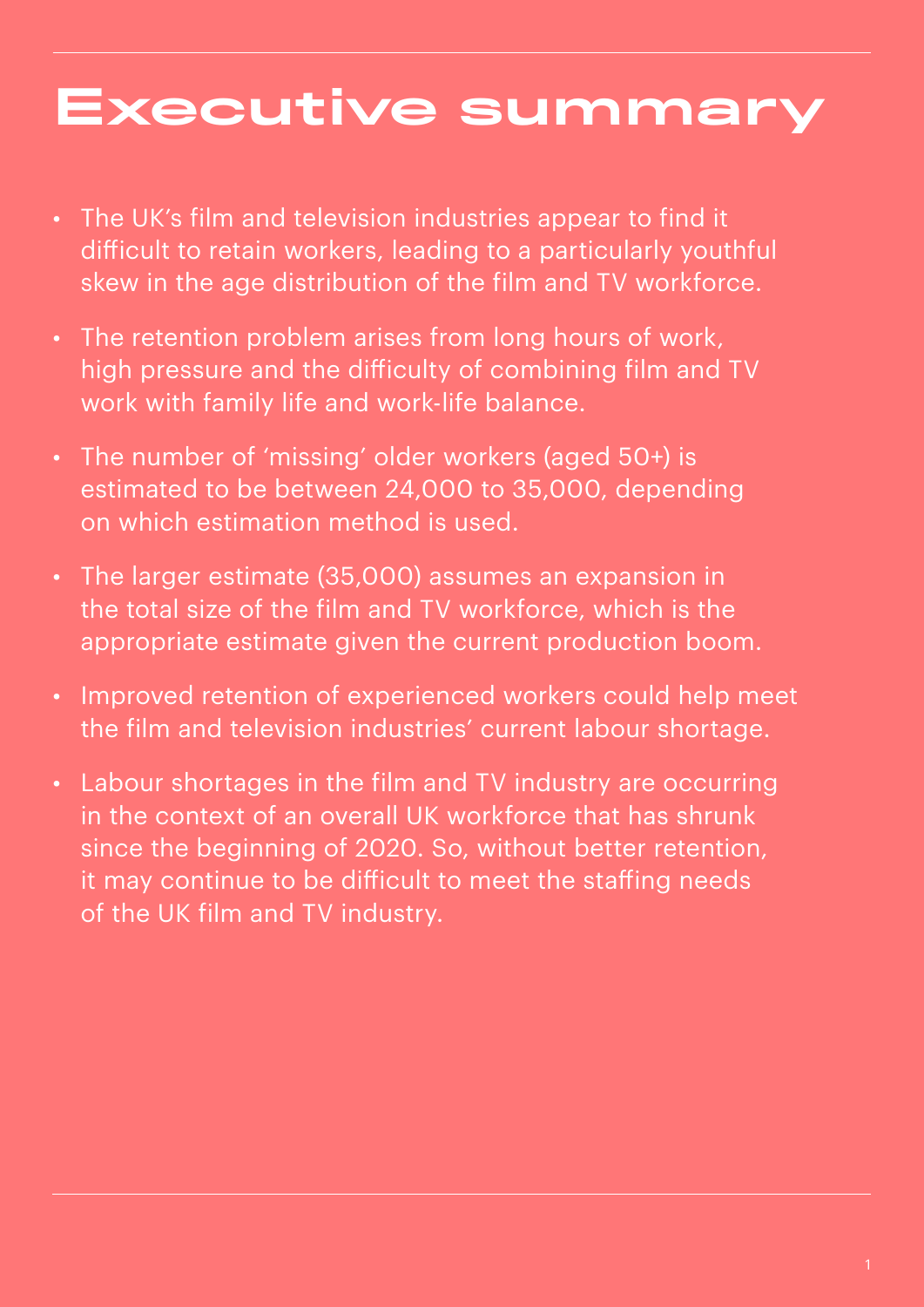## The Leaky Pipeline: early exit of film and TV workers

It has been known for many years that the UK film and TV industries have a problem with retention<sup>1</sup>. Many workers leave the industry early. This is especially pronounced among women from their mid-thirties onward, but also applies to quite a lot of men as well. They leave for a variety of reasons. These include burnout, practices such as long-hours, unsociable hours and away-shoots, the pressure of deadlines and budgets and the seeming inability (so far) of the industry to adopt family-friendly working practices<sup>2</sup>. Those who leave are experienced workers, many with management and leadership skills: exactly the sort of people the industry needs and has been finding hard to recruit. The retention problem has been observed by film and TV support bodies, by academics and recently by us at the Film and TV Charity in responses to our 2021 *Looking Glass* survey of the mental health of film and TV workers. A typical comment made by one of our respondents was:

As someone who has returned to work with a small<br>child I find the biggest stresser is the leng bours child, I find the biggest stressor is the long hours pressure when I have to balance work within childcare hours (or after the child's bedtime). Without Covid having made it acceptable to work from home some days, I could not have continued in my role."

A related problem - especially relevant in the context of a production boom - is that loss of experienced staff may lead to premature promotion of less experienced people, sometimes without the training they need to do the job properly:

**11** This capability gap is exposed when the demand for people encourages early promotion into higher roles. In these scenarios people tend to rely on the strategies of impersonation and improvisation… The most commonly requested intervention to support improved wellbeing was better line management."3

<sup>1</sup> A large-scale tracking study of British television production workers undertaken between 1994 and 1997 found that stress from work uncertainty was already becoming a problem - most notably, among those in their 40s - leading people to consider leaving or leave the TV industry (Dex, Willis, Paterson and Sheppard, 2000). 2 See Raising Films, 2015; Percival, 2020; van Raalte, Wallis et al., 2021.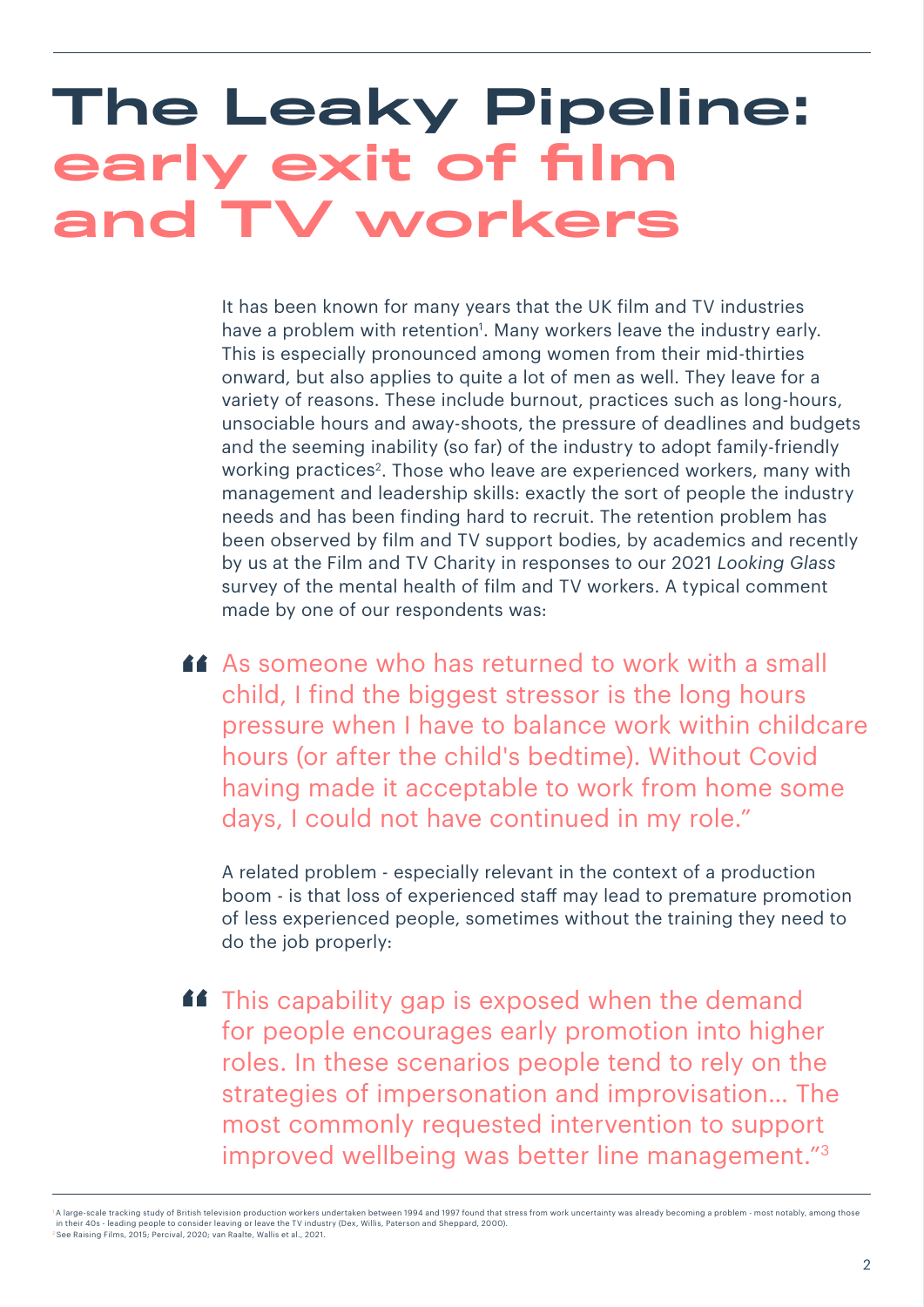# But how many?

How many older workers are 'missing' from the film and TV industries? Or to put it another way, how many more workers aged 50+ would we expect to see in the industry if it had an age profile typical of the general workforce? This question is particularly pertinent at the present time, with productions calling urgently for experienced people to fill key roles. Just as we do not try to fill a sink with the plug taken out, it arguably makes little sense to pour new young workers into the industry if we do not at the same time address the pressures forcing people to leave prematurely.

This paper estimates the number of missing older workers.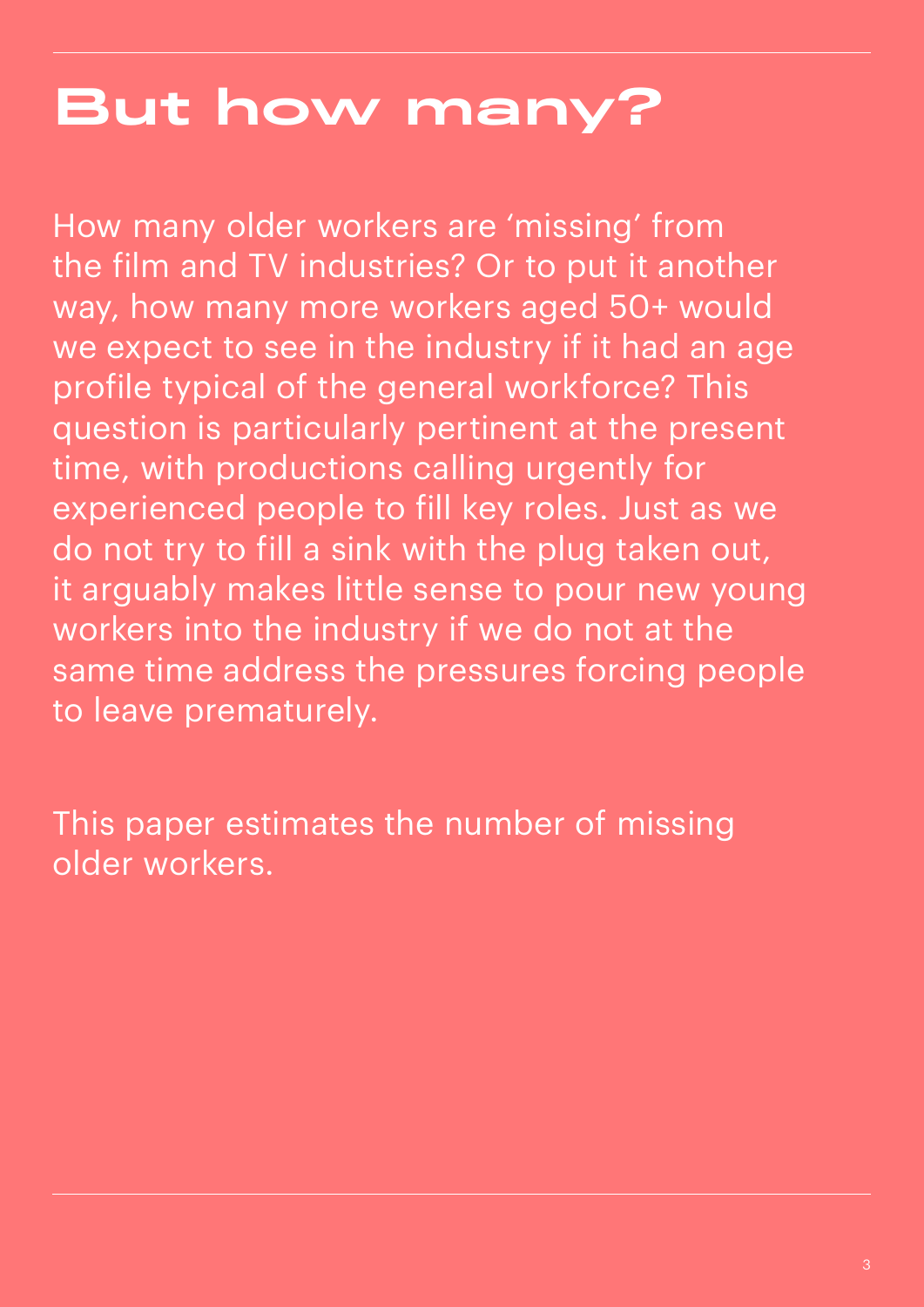## The skewed age profile of the workforce

Compared to the total UK workforce, the film and TV industries have an age-skew towards the young and away from the middle aged and older. A higher proportion of film and TV workers are aged under 40 than in the wider UK workforce. From ages 40-50 the percentages are about the same. The proportion of film and TV workers aged 50+ is considerably lower than the UK workforce average. For women, the skew begins younger than men, with women leaving the industry from their mid-thirties onwards.

The various sources are in close alignment:

#### Table 1: Estimates of the 50+ workforce

| Source                                                                                              | Proportion of the workforce aged 50+ |
|-----------------------------------------------------------------------------------------------------|--------------------------------------|
| Ofcom (2021) UK television                                                                          | $21\%4$                              |
| Diamond 5th Cut (2022), UK TV, Off-screen                                                           | 21.7%                                |
| ScreenSkills (2019) UK screen industries                                                            | 20%                                  |
| Film and TV Charity (2022) respondents<br>to Looking Glass 2021 film and TV mental<br>health survey | 19.8%                                |
| Compared with: ONS (2022b) Total UK<br>workforce                                                    | 32.7%                                |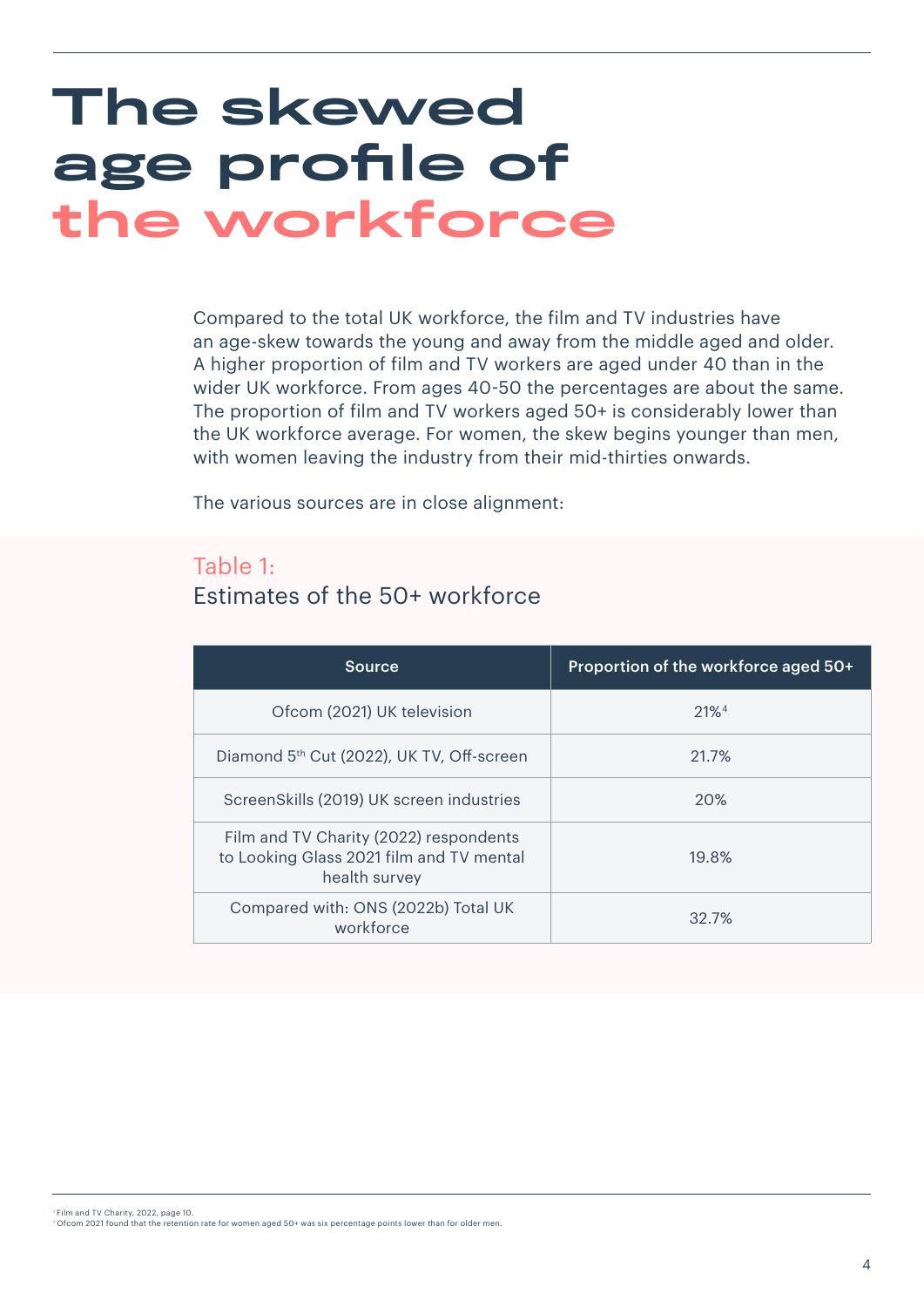The age-skew can be seen in the following charts, comparing Ofcom's estimate of the UK TV workforce with ONS estimates for the total UK workforce. The Ofcom (2021) estimate of the age distribution of the UK TV workforce is shown in Chart 1:

### Chart 1: Age distribution of UK TV workforce

Source: *Ofcom Sept (2021), Five-year review: diversity and equal opportunities in UK broadcasting,* page 29. Percentages are those of the total disclosed and collected.



### Chart 2: Age distribution of total UK workforce



Source: ONS, Labour Force Survey, March 2022.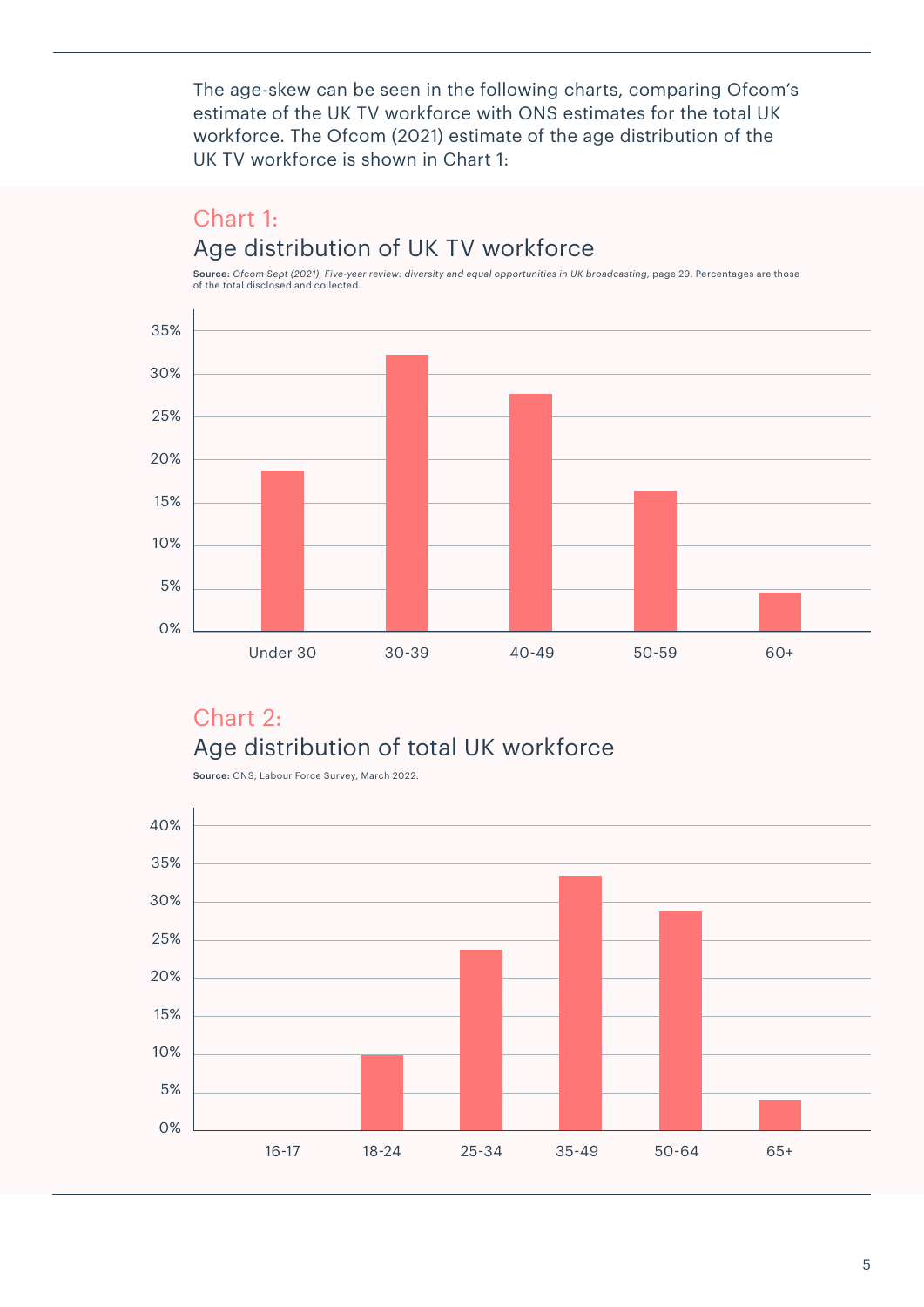### Calculating the number of missing over-50s – fixed total method

The latest ONS estimate for the size of the UK film and TV workforce is 202,028.5 A simple method for estimating the number of missing older workers is to adjust the numbers of film and TV workers aged over and under 50 using the ONS percentages for the total UK workforce, then calculate the differences. This is shown in the following table:

#### Table 2:

UK film and TV industry: the missing over-50s – fixed total method

|                                                                                                          | Aged under 50 | Aged 50+  | <b>Total film and TV</b><br>workforce |
|----------------------------------------------------------------------------------------------------------|---------------|-----------|---------------------------------------|
| Actual age distribution of<br>film and TV workforce (based<br>on Ofcom's 21% aged 50+)                   | 159,602       | 42,426    | 202,028                               |
| Film and TV workforce<br>re-based to ONS percent-<br>ages for total UK workforce<br>$(32.7%$ aged $50+)$ | 135,965       | 66,063    | 202,028                               |
| <b>Differences</b>                                                                                       | $+23.637$     | $-23.637$ |                                       |

This calculation suggests that the film and TV workforce is missing around 23,600 older workers, which is about 12% of the total. These are the people who, if the industry were age and family friendly, might have stayed in their jobs as they grew older or been recruited or re-hired at older ages. Many would be experienced workers, who could have helped fill the posts needed to expand UK film and TV production and participated in the training of the next generation of film and TV workers coming up.

Gender-wise, the missing workers split roughly 50/50 male and female, around 11,800 women and 11,800 men. The reason for the 50/50 split is that women account for a smaller proportion of the film and TV workforce than men, but their lower retention rate increases their share of missing older workers.<sup>6</sup>

 $^{\circ}$ This is for film, video and TV production, post-production and distribution, film exhibition and TV programming and broadcasting, SIC codes 5911, 5912, 5913, 5914 and 6020. ONS 2022a, Annual Population Survey, calendar year 2021.

<sup>6</sup> This is based on the ScreenSkills (2019) estimate of the female share of the film and TV workforce, combined with Ofcom's (2021) estimate of the female youth skew of the UK TV workforce.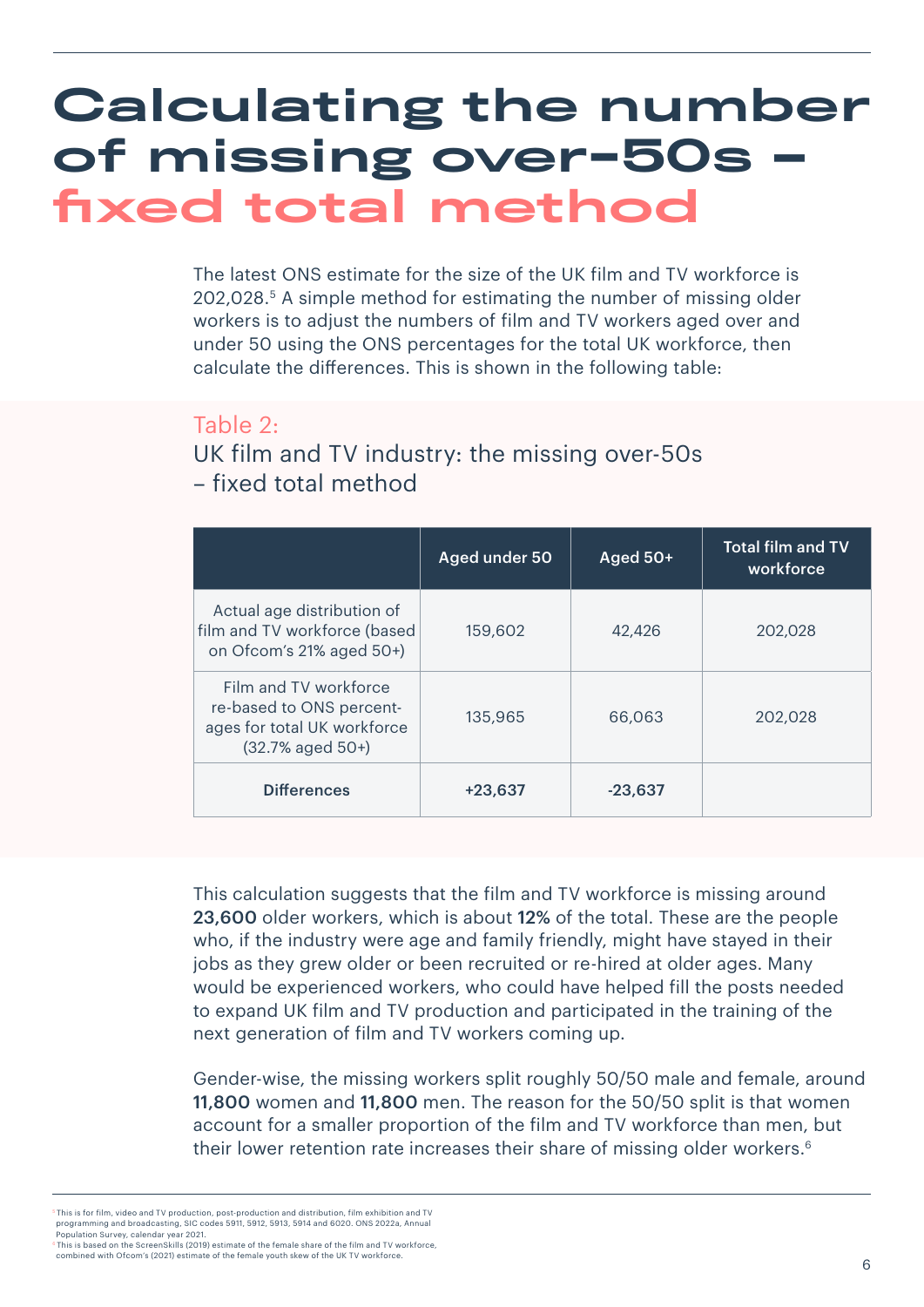There is a shortage of sources capable of splitting survey data by both age and race and ethnicity at the same time<sup>7</sup>. However, there is some evidence that the Black, Asian and minority ethnic film and TV workforce has a more youthful skew than the film and TV workforce average. For example, Creative Diversity Network has found that Black, Asian, and minority ethnic film and TV workers are under-represented in senior positions<sup>8</sup>, which are likely to correlate to some extent with age, and in the film and TV Charity's Looking Glass 21 survey, only 15% of Black, Asian, and minority ethnic respondents were aged 50+, compared with 20% of white respondents.<sup>9</sup>

To correct this age-skew assuming a fixed total workforce would require the employment of an additional 4,600 Black, Asian, and minority ethnic workers aged 50+, within the total 23,600 extra older workers.

### Calculating the number of missing over-50s – higher total method

An issue with the first method of calculating the number of missing over-50s is that it assumes a constant size for the film and TV industry and suggests that to accommodate the increase in older workers, there would be 23,600 fewer younger workers in the industry. But why would we wish to remove younger workers who have already joined the industry, especially during a production boom?

So, the second method (Table 3) is to hold the number of younger workers constant and increase the number of older workers until they reach the ONS UK all-industries proportion. Using this method, the number of missing older workers rises to 35,122. Adding these to the film and TV workforce increases the size of the workforce from 202,028 to 237,150, substantially addressing the labour shortage brought about by the production boom.

The gender split in this case would be around 17,500 extra women and 17,500 extra men.

The required number of additional older Black, Asian, and minority ethnic workers would rise to 6,100. Note that this number only corrects the age-skew. It does not correct the overall under-representation of Black, Asian, and minority ethnic people in the film and TV workforce.<sup>10</sup>

 $^7$  For example, neither ScreenSkills nor Ofcom vet do this, and the ONS sample sizes are too small to split by industry, age and race at the same time. 8 CDN 2020, page 22.

<sup>9</sup> Film and TV Charity, bespoke report from LG21 survey data.

<sup>&</sup>lt;sup>0</sup> Given the London-skew of the film and TV industries, correcting Black, Asian, and minority ethnic under-representation would require an additional 38,000 Black, Asian, and minority ethnic workers (of all ages).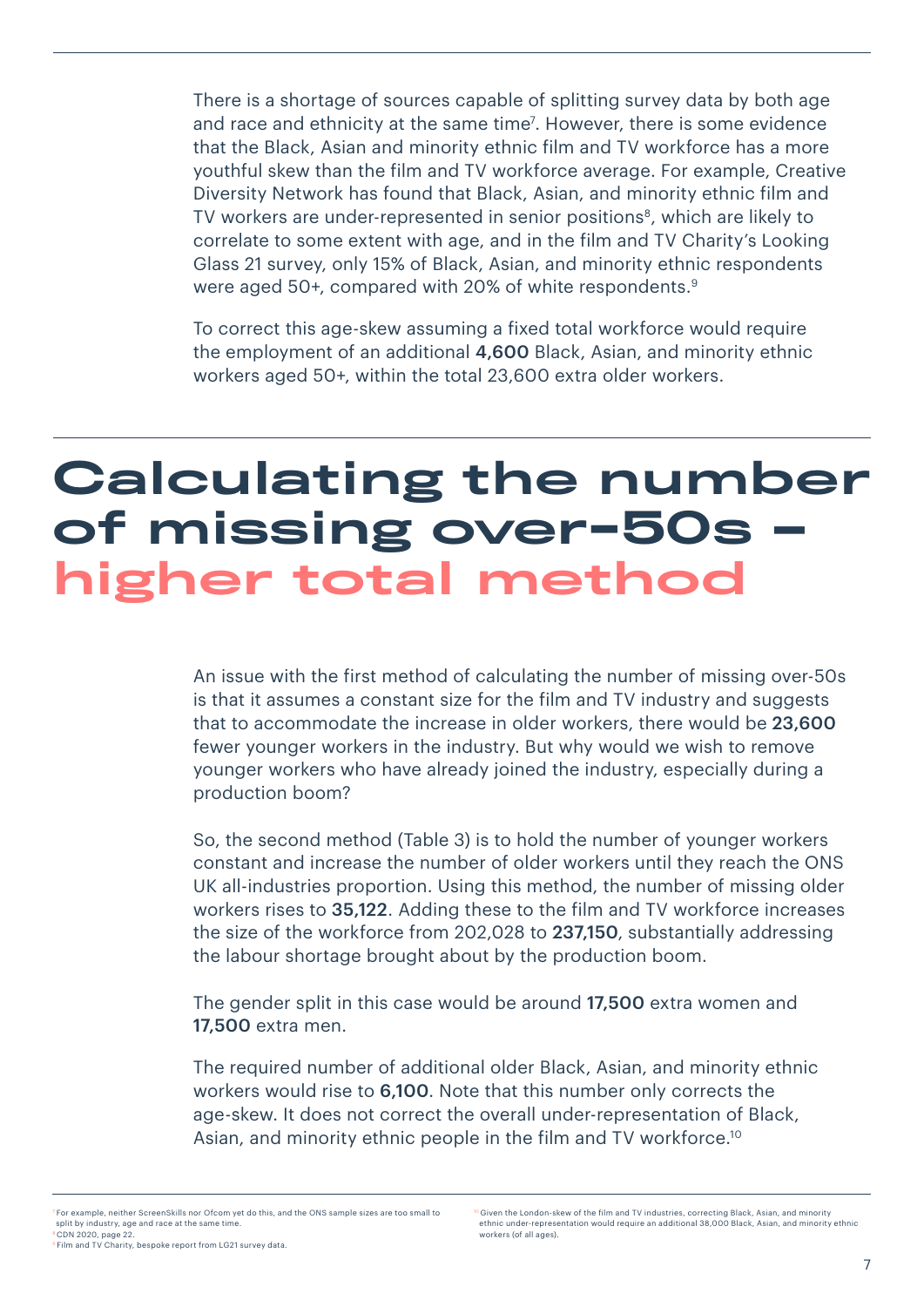### Table 3: UK film and TV industry: the missing over-50s – higher total method

|                                                                                                          | Aged under 50 | Aged 50+  | <b>Total film and TV</b><br>workforce |
|----------------------------------------------------------------------------------------------------------|---------------|-----------|---------------------------------------|
| Actual age distribution of<br>film and TV workforce (based<br>on Ofcom's 21% aged 50+)                   | 159,602       | 42,426    | 202,028                               |
| Film and TV workforce<br>re-based to ONS percent-<br>ages for total UK workforce<br>$(32.7%$ aged $50+)$ | 159,602       | 77,548    | 237.150                               |
| <b>Differences</b>                                                                                       |               | $-35.122$ |                                       |

Retention of older workers over the last twenty years would not on its own have been enough to achieve these numbers. The film and TV industry has grown substantially during this time, so the pool of older workers would not have been large enough to reach the additional 35,000 needed. However, a significant portion, perhaps three-quarters<sup>11</sup>, could have come from retention of those already in the industry. The remainder would have had to be recruited from other industries with comparable skills, attracted to work in the film and TV industry by the pay, conditions and other attributes of film and television.

11 The film and TV workforce grew from around 129,000 in 2002 (Cambridge Econometrics 2005, page 56) to 208,000 in 2021 (ONS 2022a).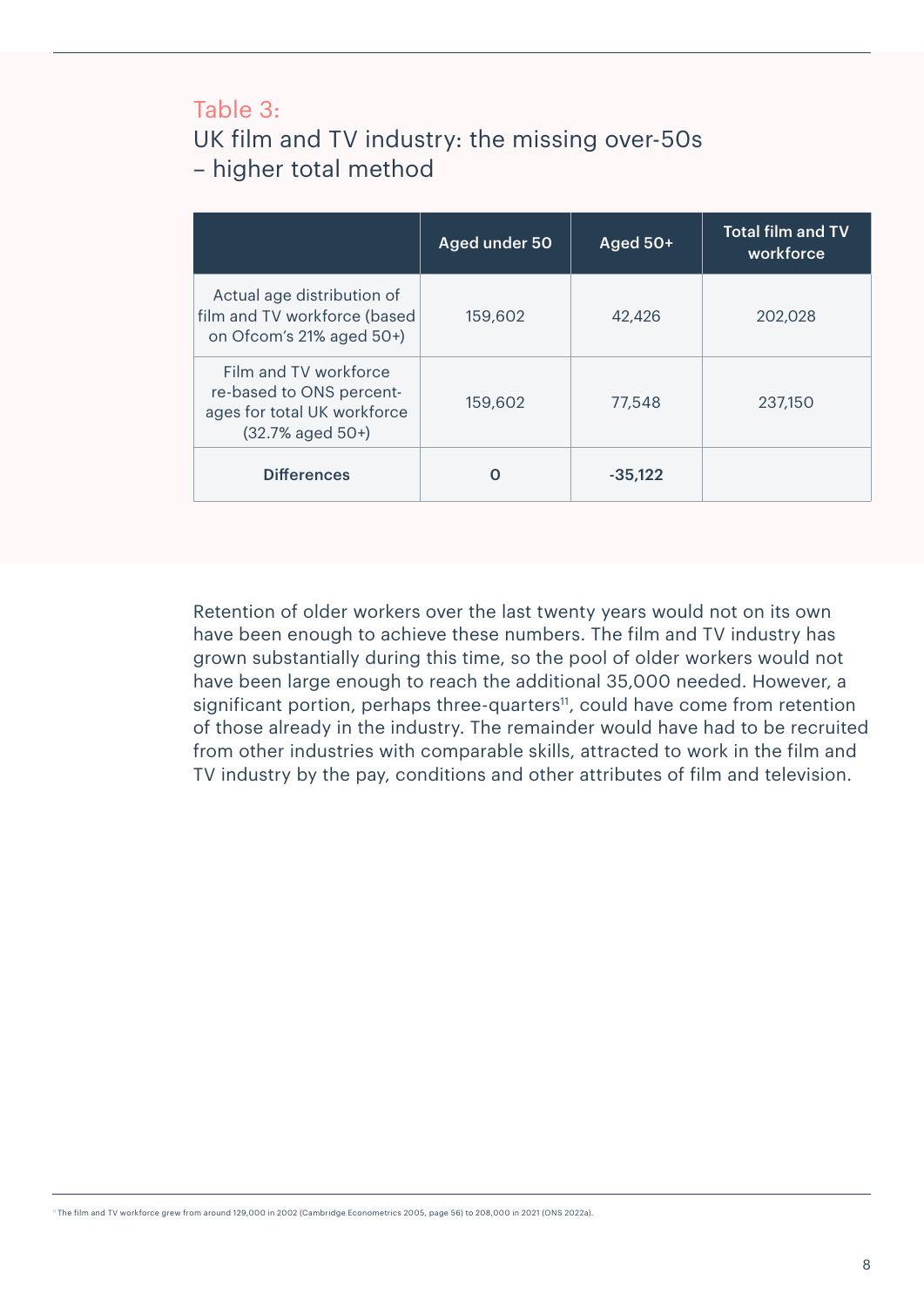### Stocks and flows

The above estimates are "stock" estimates. In other words, they reflect the number of missing older workers at one moment in time – early 2022. What they do not capture is the full flow of older workers out of the industry over time. Twenty years ago, the industry had a youth-skewed age profile. Older workers had been leaving in the 1990s<sup>12</sup>. They carried on leaving in the 2000s, then in the 2010s, and in the early 2020s. What we see in Tables 2 and 3 is the deficit of older workers *as it is now*, not the full number of experienced workers who have left the industry over the last thirty years<sup>13</sup>.

It has been argued that for various reasons the industry has historically found it convenient to take a "disposable"14 approach to the workforce and that it has not worked hard enough to retain people. However, with the impact of the pandemic and labour shortages brought about by the production boom, there is a strong and pressing case to adjust working practices to keep experienced workers in the industry.

### The bigger picture: the UK's declining labour force

The focus of this paper is on retention of the film and TV workforce, but there is a larger picture, which is that the total number of economically active people in the UK has been falling since the beginning of 2020. "Total economically active" is the sum of people working and officially unemployed. The number of economically active people grew strongly – by 2.4 million – between January 2012 and February 2020. A trend-change then occurred, with the number falling by 655,000 (1.9%) between February 2020 and February 2022.

The numbers of economically active people are shown in Chart 3.

See Dex et al 2000.

<sup>&</sup>lt;sup>1</sup> Neither does it take account of biases affecting the UK's total workforce. Advocates for the older population argue that there is too much attrition of older workers in all industries and that the percentage of over 50s in the total UK workforce should be higher than it currently is.

<sup>14</sup> See, for example, Percival 2020, p 425; Richard Wallis and Christa van Raalte (forthcoming, 2022), 'Britain's Got Talent? A critique of the 'talent pipeline' crisis in the UK's film and television industries', *Media Industries* vol.8, iss.2.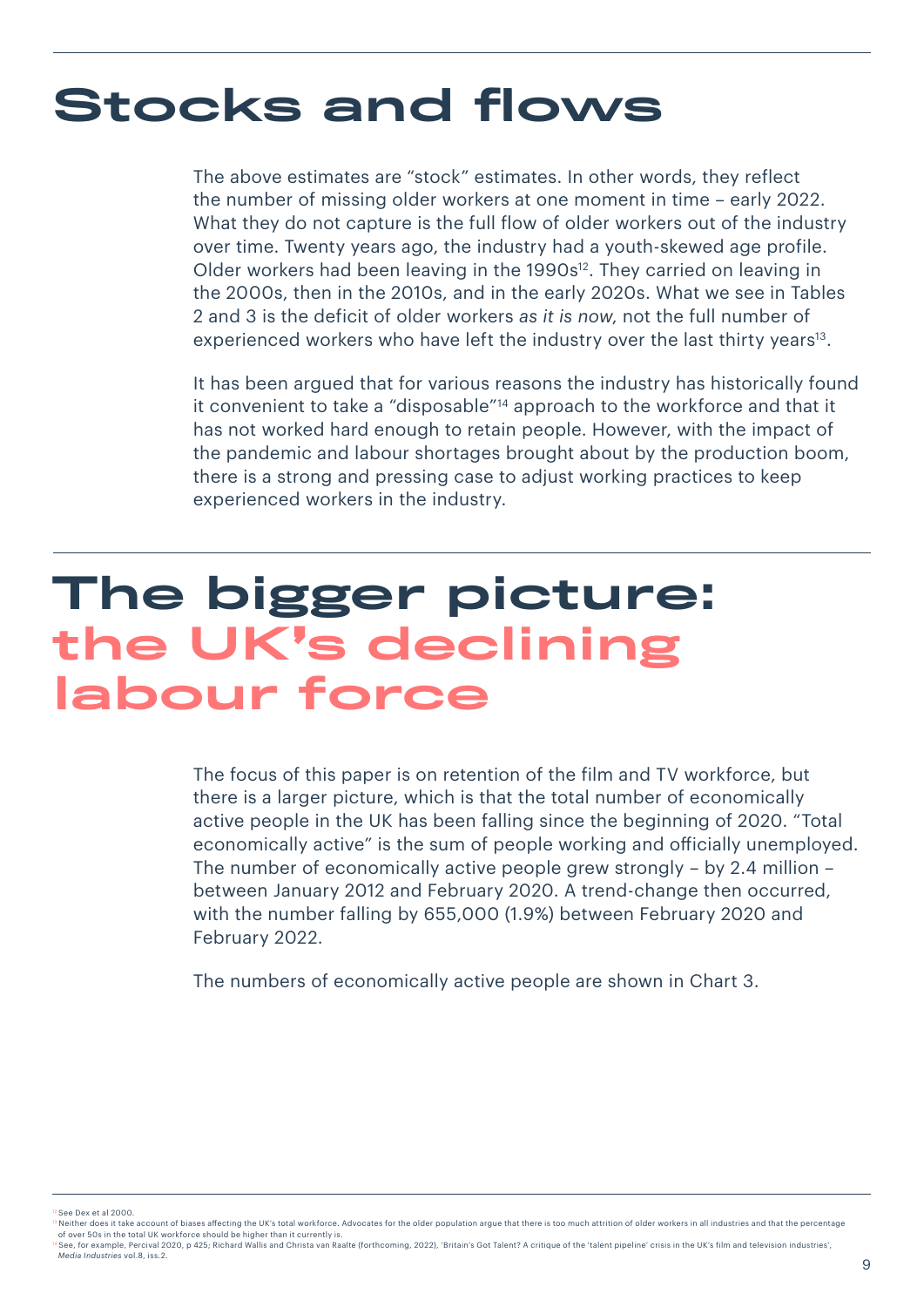#### Chart 3: UK Total Economically Active

Source: *ONS Labour Force Survey*



Untangling the reasons for the decline in the number of economically active people in the UK is beyond the scope of this short paper. However, potential reasons are discussed in the following BBC story, with contributions from the ONS, Resolution Foundation, Institute for Employment Studies (IES) and the Recruitment and Employment Federation:

#### <https://www.bbc.co.uk/news/business-60039923>

According to the IES, nearly three-fifths of the UK's "missing million"15 workers are aged 50+. Since February 2020, there have been particularly large falls in the number of self-employed men and part-time-employed women:

#### [https://www.employment-studies.co.uk/system/files/resources/files/](https://www.employment-studies.co.uk/system/files/resources/files/IES%20briefing%20-%20Labour%20Market%20Statistics%20March%202022%20.pdf) [IES%20briefing%20-%20Labour%20Market%20Statistics%20March%20](https://www.employment-studies.co.uk/system/files/resources/files/IES%20briefing%20-%20Labour%20Market%20Statistics%20March%202022%20.pdf) [2022%20.pdf](https://www.employment-studies.co.uk/system/files/resources/files/IES%20briefing%20-%20Labour%20Market%20Statistics%20March%202022%20.pdf)

<sup>15</sup> The IES is referring to the difference between the number now and the number that would have been active if the pre-2020 trendline had continued.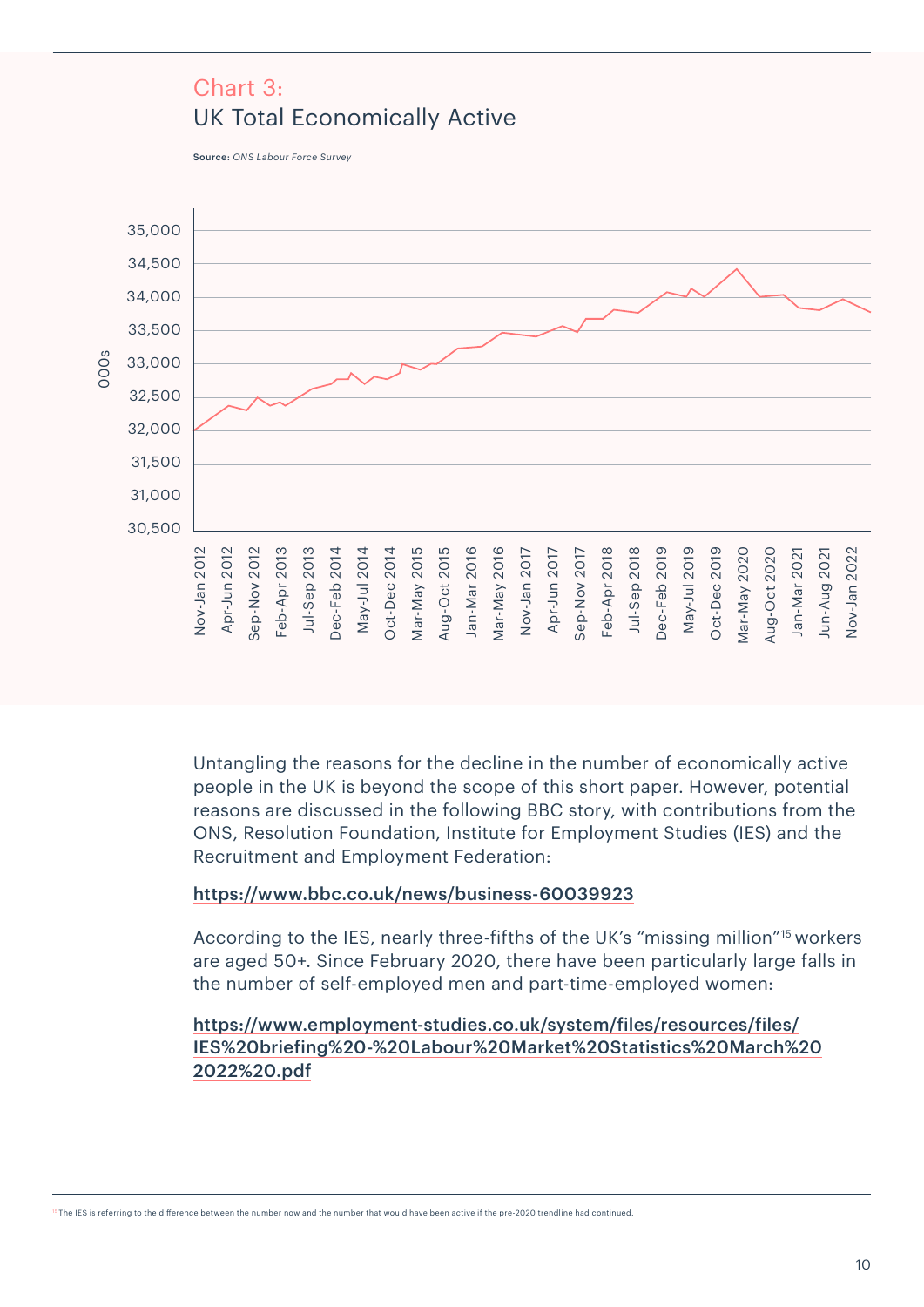The Work Foundation has also studied this issue, highlighting the loss of older workers from the labour market. In its March 2022 commentary, they say:

**[Recent evidence from the ONS](https://www.ons.gov.uk/employmentandlabourmarket/peopleinwork/employmentandemployeetypes/articles/reasonsforworkersagedover50yearsleavingemploymentsincethestartofthecoronaviruspandemic/2022-03-14)** shows that older workers can have different reasons for leaving work. While retirement remains the main motivation, nearly one in five (19%) workers aged 50-59 reported leaving work for stress or mental health reasons. Another 14% indicated wanting a change in lifestyle, and 13% stopped working because they did not feel valued in their job.

A substantial share of older workers who left their jobs during the Coronavirus crisis are not interested in rejoining the labour market, but two in five (39%) are. For these workers, flexibility in hours, the ability to work remotely, and fitting work flexibly around caring responsibilities will play an increasingly important role in encouraging them to look for work again. Additionally, workers aged 50-59 were more likely than their older counterparts to prefer a permanent, rather than a temporary role. All this goes to show that working conditions and job quality will play an increasingly important role in increasing labour market participation among older age groups."16

For those aged 50+ who would consider returning to work, the priorities were:

| A job that offers flexible working hours          | 36%    |
|---------------------------------------------------|--------|
| A job where I am able to work from home           | 18%    |
| A job that fits around my caring responsibilities | 16%    |
| A job that offers permanent employment            | $12\%$ |

<sup>16</sup> <https://www.lancaster.ac.uk/work-foundation/news/blog/supporting-inactive-older-workers-back-into-work-will-require-a-focus-on-job-quality>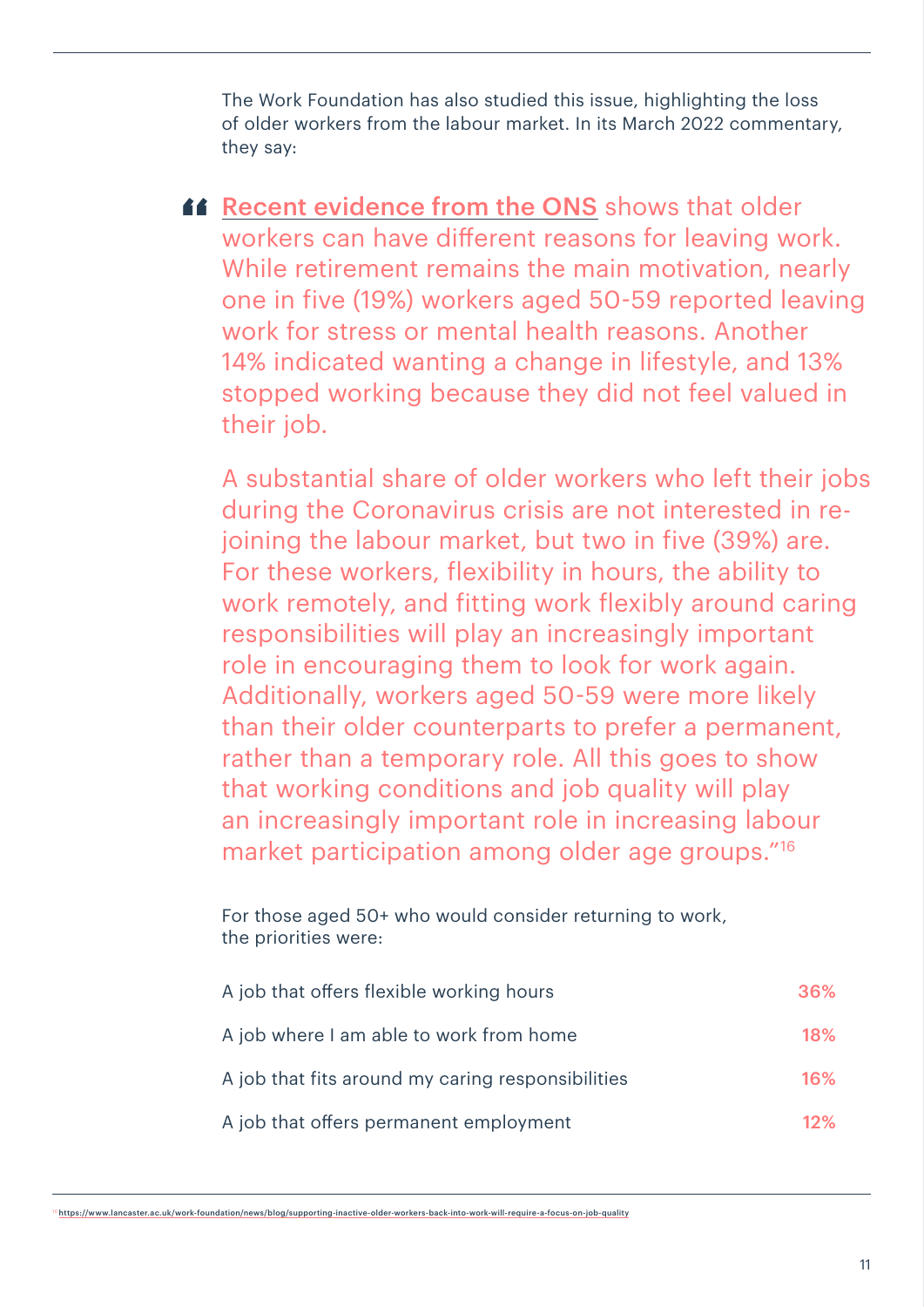# Acknowledgements

Thanks to Rupert Jones-Lee, Alex Pumfrey, Richard Wallis and Christa van Raalte for comments on earlier drafts of this paper, and for drawing attention to some of the references below. The Dex et al 2000 study is particularly interesting as it reports on a longitudinal survey of a large sample of television workers in the mid-1990s, finding that the negative effects on worker retention of the insecure, long-hours culture were already evident at that time.

### References

Cambridge Econometrics 2005, *Economic Impact of the UK Screen Industries, A report submitted to the UK Film Council and the National and Regional Screen and Development Agencies,* UK Film Council. Available at: [https://](https://www2.bfi.org.uk/sites/bfi.org.uk/files/downloads/uk-film-council-economic-impact-of-the-uk-screen-industries.pdf) [www2.bfi.org.uk/sites/bfi.org.uk/files/downloads/uk-film-council-economic](https://www2.bfi.org.uk/sites/bfi.org.uk/files/downloads/uk-film-council-economic-impact-of-the-uk-screen-industries.pdf)[impact-of-the-uk-screen-industries.pdf](https://www2.bfi.org.uk/sites/bfi.org.uk/files/downloads/uk-film-council-economic-impact-of-the-uk-screen-industries.pdf)

Creative Diversity Network (CDN) 2022, *The Fifth Cut: Diamond at 5*. Available at: [https://creativediversitynetwork.com/diamond/diamond-reports/the](https://creativediversitynetwork.com/diamond/diamond-reports/the-fifth-cut-diamond-at-5/)[fifth-cut-diamond-at-5/](https://creativediversitynetwork.com/diamond/diamond-reports/the-fifth-cut-diamond-at-5/)

Creative Diversity Network (CDN) October 2020, *Race and Ethnic Diversity: a deep dive into Diamond data*. Available at: [https://creativediversitynetwork.](https://creativediversitynetwork.com/wp-content/uploads/2020/10/RED-Full-Report-121020.pdf) [com/wp-content/uploads/2020/10/RED-Full-Report-121020.pdf](https://creativediversitynetwork.com/wp-content/uploads/2020/10/RED-Full-Report-121020.pdf)

Dex, S., Willis, J., Paterson, R., and Sheppard, E., 2000, Freelance workers and contract uncertainty: The effects of contractual changes in the television industry. *Work, Employment & Society*, Vol.14, No. 2, pp. 283-305.

Film and TV Charity 2022, *Mental Health in the film and TV Industry After Covid: report on the Looking Glass 2021 survey*. Available at: [https://filmtvcharity.org.uk/wp-content/uploads/2022/02/](https://filmtvcharity.org.uk/wp-content/uploads/2022/02/LookingGlassReport_2021_Final.pdf?utm_source=better-mental-health&utm_medium=website&utm_campaign=Looking-glass-21-Report) LookingGlassReport 2021 Final.pdf?utm\_source=better-mental-health&utm [medium=website&utm\\_campaign=Looking-glass-21-Report](https://filmtvcharity.org.uk/wp-content/uploads/2022/02/LookingGlassReport_2021_Final.pdf?utm_source=better-mental-health&utm_medium=website&utm_campaign=Looking-glass-21-Report)

Malik, S and Ryder, M 2021, *BAME: A report on the use of the term and responses to it – Terminology Review for the BBC and Creative Industries,* Sir Lenny Henry Centre for Media Diversity. Available at: [https://www.bbc.co.uk/](https://www.bbc.co.uk/creativediversity/documents/b.a.m.e.-terminology-review-report.pdf) [creativediversity/documents/b.a.m.e.-terminology-review-report.pdf](https://www.bbc.co.uk/creativediversity/documents/b.a.m.e.-terminology-review-report.pdf)